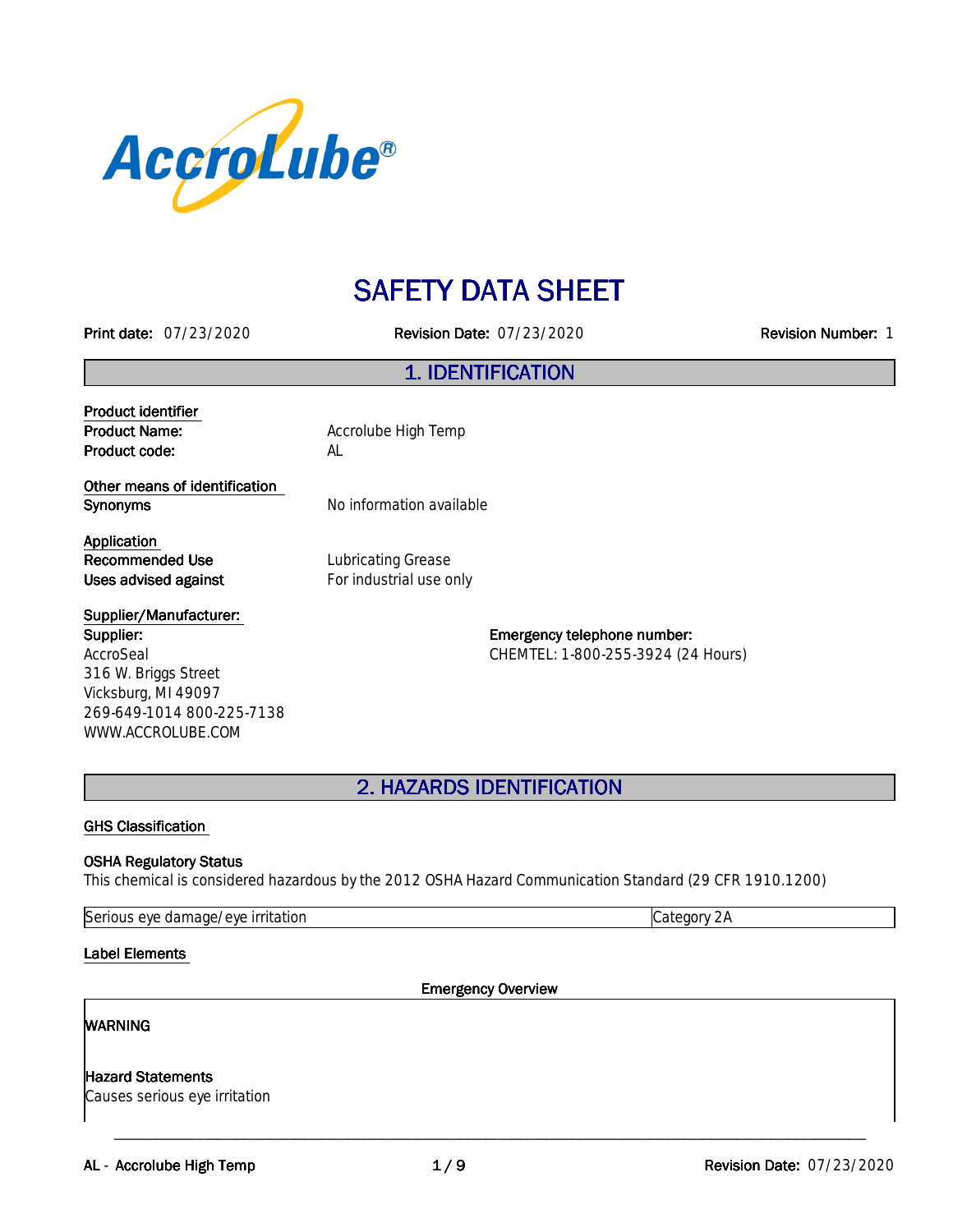

#### **Appearance** Green **Physical State** Grease **Odor** Fruity Mint-like

#### **Precautionary Statements - Prevention**

Wash face, hands and any exposed skin thoroughly after handling Wear protective gloves/protective clothing/eye protection/face protection

IF IN EYES: Rinse cautiously with water for several minutes. Remove contact lenses, if present and easy to do. Continue rinsing. If eye irritation persists: Get medical advice/attention.

#### **Hazards not otherwise classified (HNOC)**

None known

#### **Other Information**

Causes mild skin irritation.

**Unknown acute toxicity** 0% of the mixture consists of ingredient(s) of unknown toxicity

### **3. COMPOSITION/INFORMATION ON INGREDIENTS**

| <b>Chemical Name</b>                                                  | CAS No.     | Weight-% |
|-----------------------------------------------------------------------|-------------|----------|
| Thickening agent                                                      | Proprietary | 15 - 20% |
| Phosphorodithioic acid, O.O-di-C1-14-alkyl esters, zinc salts         | 68649-42-3  | $-5%$    |
| Benzenamine, N-phenyl-, reaction products with 2,4,4-trimethylpentene | 68411-46-1  | $-5%$    |

The exact percentage (concentration) of composition has been withheld as a trade secret.

### **4.FIRSTAIDMEASURES**

| <b>General advice:</b> | Show this safety data sheet to the doctor in attendance. Remove contaminated<br>clothing and shoes. Wash contaminated clothing before re-use. Wash off with soap<br>and water. If symptoms persist, call a physician |
|------------------------|----------------------------------------------------------------------------------------------------------------------------------------------------------------------------------------------------------------------|
| Eye contact:           | Rinse immediately with plenty of water, also under the eyelids, for at least 15 minutes.                                                                                                                             |
| Skin contact:          | Wash off with soap and plenty of water. Remove and wash contaminated clothing<br>before re-use. Wash off immediately with soap and plenty of water.                                                                  |
| Ingestion:             | If swallowed, seek medical advice immediately and show this container or label. Do<br>not induce vomiting without medical advice. Never give anything by mouth to an<br>unconscious person                           |
| Inhalation:            | Move to fresh air. If breathing is difficult, give oxygen. If not breathing, give artificial<br>respiration. Consult a physician. Move to fresh air in case of accidental inhalation of<br>vapors.                   |
| Note to physician:     | Treat symptomatically.                                                                                                                                                                                               |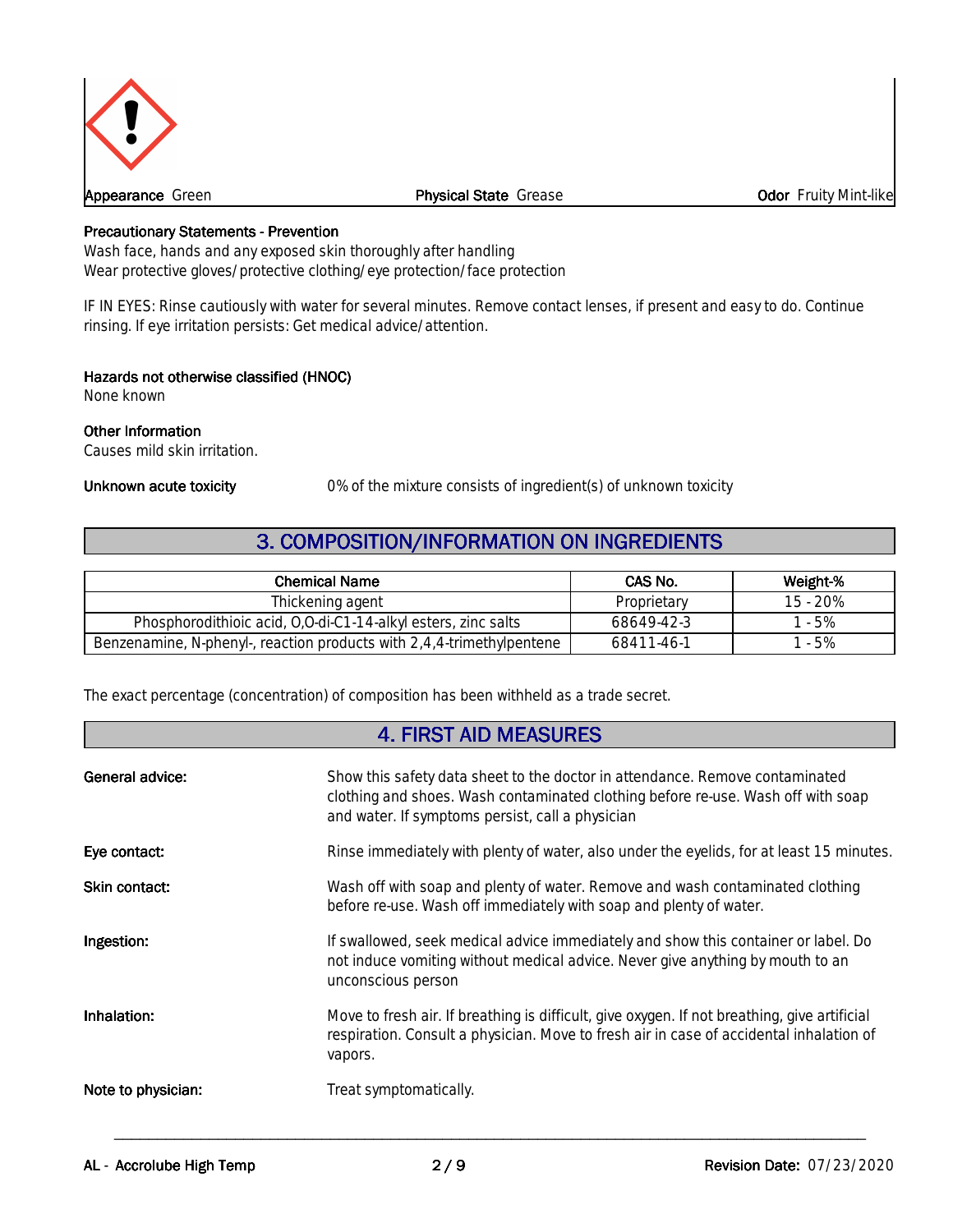Dermatitis.

#### **Medical condition** aggravated by exposure:

|                                                    | 5. FIRE-FIGHTING MEASURES                                                                                                                |
|----------------------------------------------------|------------------------------------------------------------------------------------------------------------------------------------------|
| Suitable extinguishing media:                      | Use dry chemical, CO2, water spray or `alcohol` foam. Do not use water with full jet.                                                    |
| Specific hazards:                                  | Do not allow material to contaminate ground water system.                                                                                |
| Special protective equipment for<br>fire-fighters: | As in any fire, wear self-contained breathing apparatus pressure-demand,<br>MSHA/NIOSH (approved or equivalent) and full protective gear |

**Explosion data** Water mist may be used to cool closed containers

# **6. ACCIDENTAL RELEASE MEASURES**

| Personal precautions:             | Ensure adequate ventilation. Do not breathe vapour/dust. Use personal protective<br>equipment. Avoid contact with skin, eyes and clothing. Wash thoroughly after handling. |
|-----------------------------------|----------------------------------------------------------------------------------------------------------------------------------------------------------------------------|
| <b>Environmental precautions:</b> | Do not flush into surface water or sanitary sewer system. Prevent further leakage or<br>spillage if safe to do so.                                                         |
| Methods for cleaning up:          | Soak up with inert absorbent material (e.g. sand, silica gel, acid binder, universal<br>binder, sawdust). Sweep up and shovel into suitable containers for disposal.       |

# **7. HANDLING AND STORAGE**

| <b>Handling</b>                           |                                                                                                                                                                                                                   |
|-------------------------------------------|-------------------------------------------------------------------------------------------------------------------------------------------------------------------------------------------------------------------|
| <b>Technical</b><br>measures/precautions: | Provide sufficient air exchange and/or exhaust in work rooms.                                                                                                                                                     |
| Safe handling advice:                     | In case of insufficient ventilation, wear suitable respiratory equipment. Do not breathe<br>vapors/dust. Wear personal protective equipment. Avoid contact with skin and eyes.<br>Wash thoroughly after handling. |
| Storage                                   |                                                                                                                                                                                                                   |
| Technical measures/storage<br>conditions: | Store at room temperature in the original container.                                                                                                                                                              |
| Incompatible products:                    | See Section 10, Materials to avoid                                                                                                                                                                                |
| Safe storage temperature:                 | $5-35$ °C                                                                                                                                                                                                         |
| Shelf life:                               | 2 years                                                                                                                                                                                                           |

| 8. EXPOSURE CONTROLS/PERSONAL PROTECTION |  |
|------------------------------------------|--|
|------------------------------------------|--|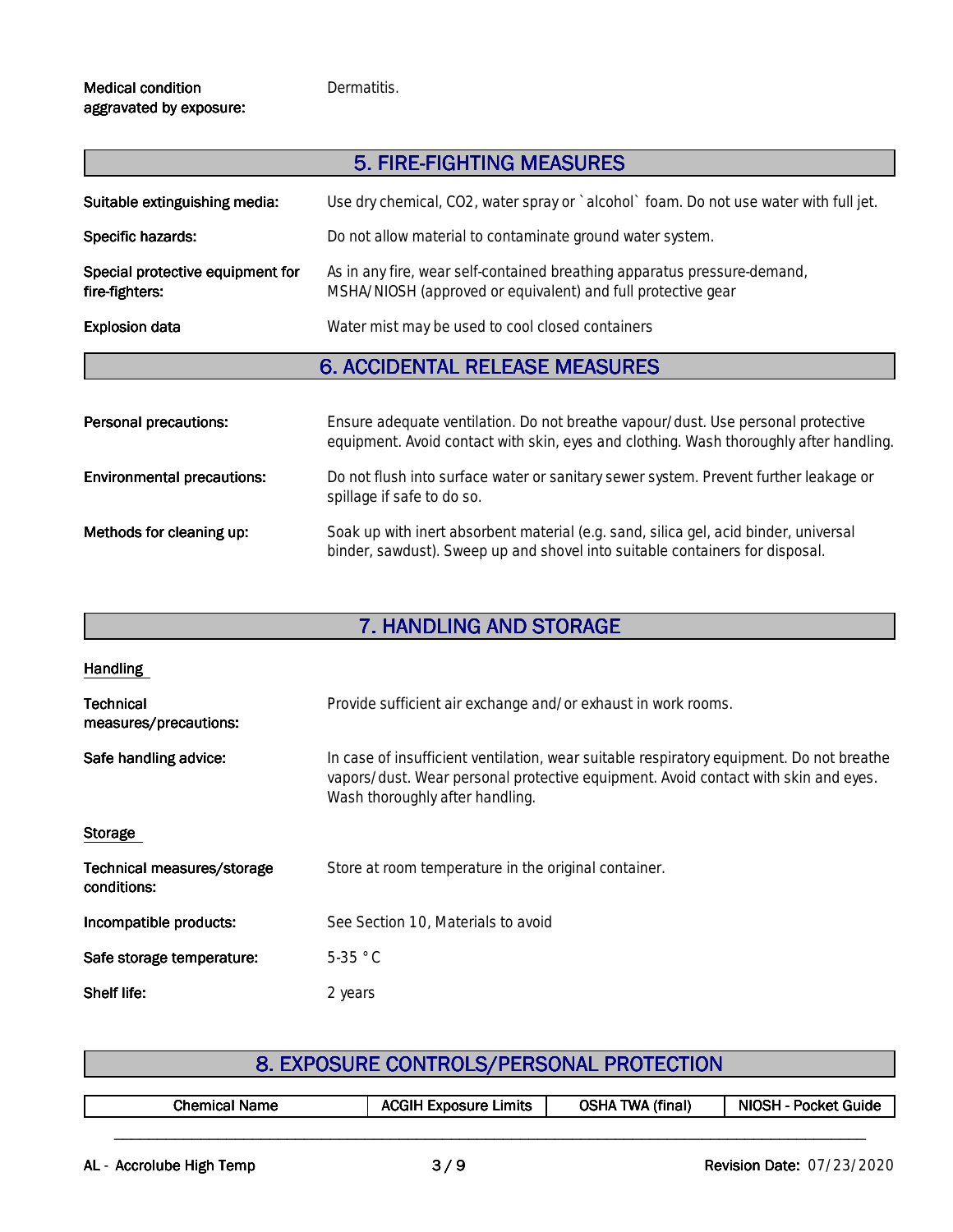| Mineral Oil                   | $\sigma$ ma/m <sup>3</sup> | $5$ ma/m $3$        | $5$ ma/m <sup>3</sup>    |
|-------------------------------|----------------------------|---------------------|--------------------------|
| Calcium carbonate (limestone) | None known                 | $15 \text{ ma/m}^3$ | 10 mg/m $3$ (TWA)        |
|                               |                            |                     | $5 \text{ mg/m}^3$ (TWA) |

**Engineering measures:** Ensure adequate ventilation

### **Personal Protective Equipment:**

| General:                       | Provide easy access to eyewash/safety shower facilities.                                                                                                                                                                                        |
|--------------------------------|-------------------------------------------------------------------------------------------------------------------------------------------------------------------------------------------------------------------------------------------------|
| <b>Respiratory protection:</b> | If engineering controls do not maintain airborne concentrations to a level which is<br>adequate to protect worker health, respiratory protection may be required. Contact<br>your site safety representative for proper respirator selection.   |
| Eye protection:                | Wear safety glasses with side shields (or goggles)                                                                                                                                                                                              |
| Hand protection:               | Recommended: neoprene, latex, nitrile, butyl rubber and polyethylene type                                                                                                                                                                       |
| Skin and body protection:      | Long sleeved clothing                                                                                                                                                                                                                           |
| Hygiene measures:              | Handle in accordance with sound chemical hygiene practices. Wear the appropriate<br>PPE. Avoid contact with skin, eyes and clothing. Remove and wash contaminated<br>clothing before re-use. Do not eat, drink, or smoke while using chemicals. |
|                                |                                                                                                                                                                                                                                                 |



# **9. PHYSICAL AND CHEMICAL PROPERTIES**

| <b>Physical State</b>      | Grease                   |
|----------------------------|--------------------------|
| Appearance                 | Green                    |
| Odor                       | Fruity Mint-like         |
| <b>Odor Threshold</b>      | No information available |
| pH concentrate:            | Not applicable           |
| pH Dilution                | No information available |
| Melting/freezing point     | No information available |
| <b>Boiling Point/Range</b> | No information available |
| <b>Flash Point</b>         | 260 °C / 500 °F          |
| Method                     | Cleveland Open Cup (COC) |
| <b>Evaporation rate</b>    | No information available |
|                            |                          |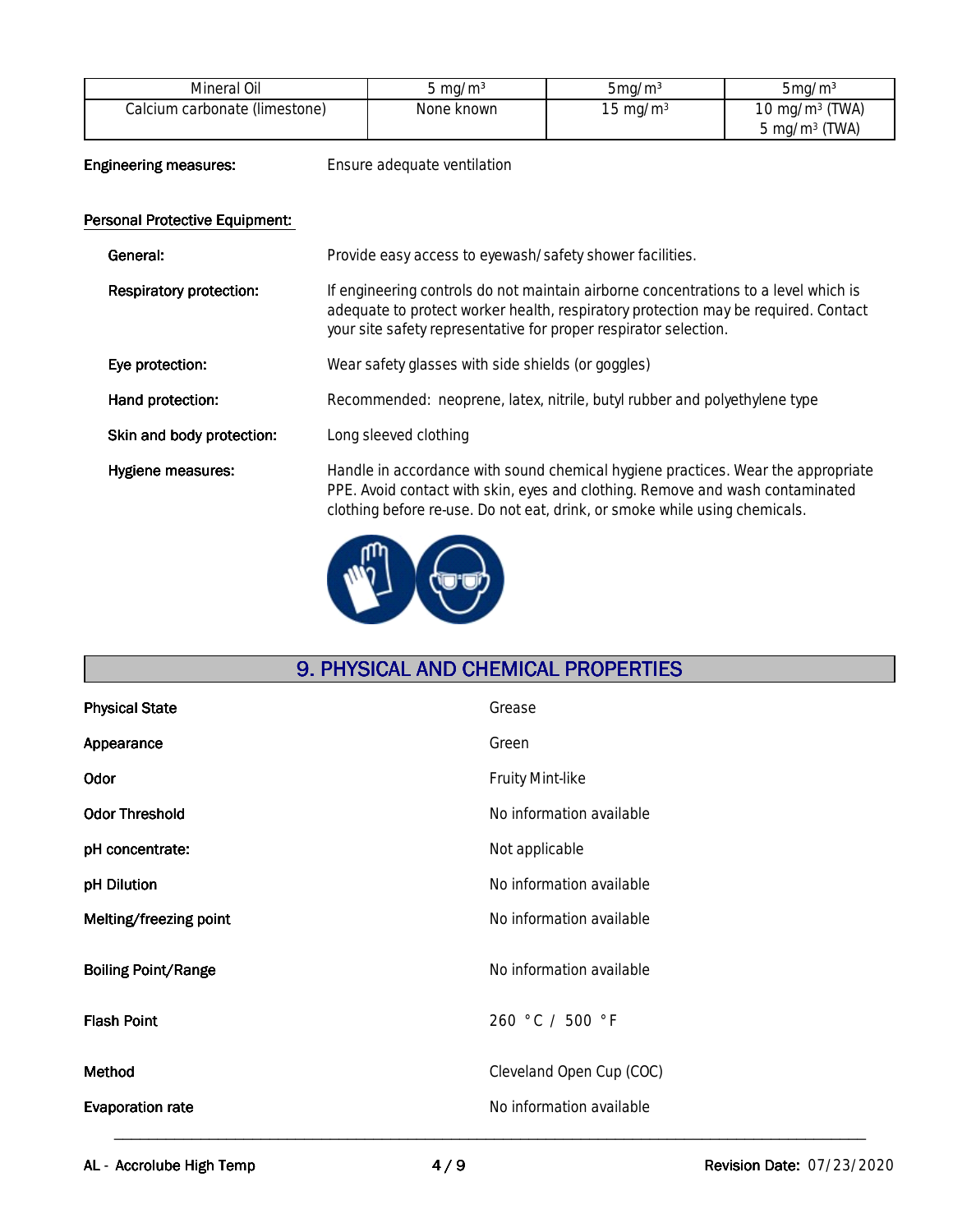| <b>Flammability Limits in Air</b><br>upper flammability limit<br>lower flammability limit | No information available<br>No information available |
|-------------------------------------------------------------------------------------------|------------------------------------------------------|
| VOC Content Product (lb/gal)                                                              | No information available                             |
| Vapor pressure                                                                            | No information available                             |
| Vapor density                                                                             | No information available                             |
| Specific Gravity (g/cc, 15 °C)                                                            | 0.90                                                 |
| Bulk Density (lb/gal, 15 C)                                                               | 7.51                                                 |
| <b>Water Solubility</b>                                                                   | Insoluble in water                                   |
| Solubility in other solvents                                                              | No information available                             |
| Partition coefficient: n-octanol/water                                                    | No information available                             |
| <b>Autoignition temperature</b>                                                           | No information available                             |
| <b>Decomposition Temperature</b>                                                          | No information available                             |
| <b>Kinematic viscosity</b>                                                                | 170 mm <sup>2</sup> /s @ 40 C                        |
| <b>Dynamic viscosity</b>                                                                  | No information available                             |
| <b>Molecular Weight</b>                                                                   | No information available                             |

# **10. STABILITY AND REACTIVITY**

| Stability:                       | Stable under recommended storage conditions.                                                                  |
|----------------------------------|---------------------------------------------------------------------------------------------------------------|
| Conditions to avoid:             | None known.                                                                                                   |
| Materials to avoid:              | Strong oxidizing agents. Strong acids.                                                                        |
|                                  | Hazardous decomposition products: Carbon oxides. Oxides of phosphorus. Sulphur oxides. Nitrogen oxides (NOx). |
| <b>Hazardous Polymerization:</b> | No information available.                                                                                     |

# **11.TOXICOLOGICALINFORMATION**

\_\_\_\_\_\_\_\_\_\_\_\_\_\_\_\_\_\_\_\_\_\_\_\_\_\_\_\_\_\_\_\_\_\_\_\_\_\_\_\_\_\_\_\_\_\_\_\_\_\_\_\_\_\_\_\_\_\_\_\_\_\_\_\_\_\_\_\_\_\_\_\_\_\_\_\_\_\_\_\_\_\_\_\_\_\_\_

No toxicological information is available on the product. Data obtained on components are summarized below.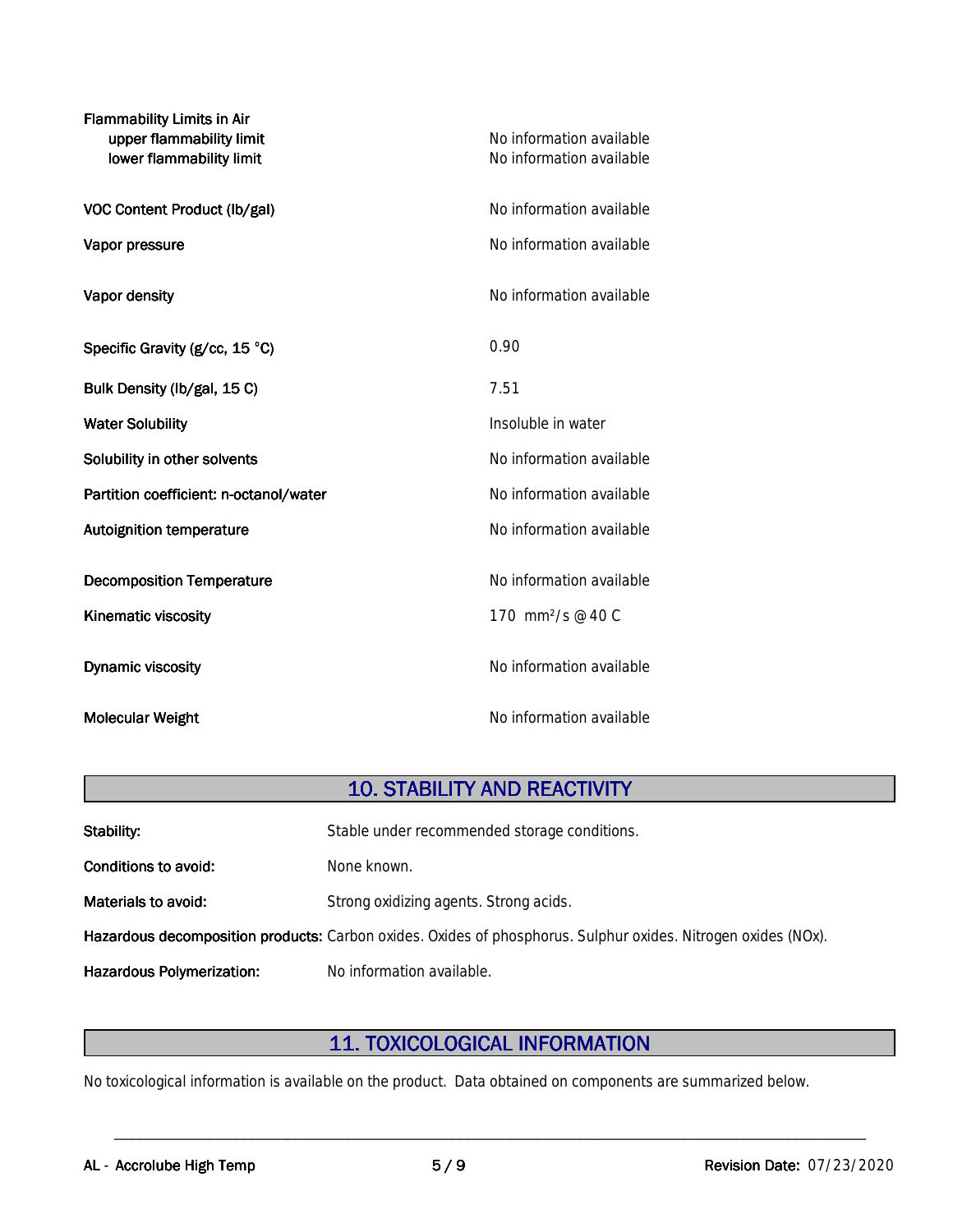#### **Information on likely routes of exposure**

| Inhalation         | May cause irritation of respiratory tract.                                      |
|--------------------|---------------------------------------------------------------------------------|
| <b>Eye Contact</b> | Irritating to eyes.                                                             |
| Skin Contact       | Prolonged contact may cause redness and irritation.                             |
| Ingestion          | Ingestion may cause gastrointestinal irritation, nausea, vomiting and diarrhea. |

| <b>Chemical Name</b>                       | LD50 Oral                  | LD50 Dermal        | <b>LC50 Inhalation</b> |
|--------------------------------------------|----------------------------|--------------------|------------------------|
| Thickening agent                           |                            |                    |                        |
| Phosphorodithioic acid, 0,0-di-C1-14-alkyl | Rat 2000-5000 mg/kg        | Rabbit >5000 mg/kg |                        |
| esters, zinc salts                         | based on similar materials | similar materials  |                        |
| Benzenamine, N-phenyl-, reaction products  | $>$ 5000 mg/kg (Rat)       |                    |                        |
| with $2,4,4$ -trimethylpentene             | Oral LD50 Rat >5000        |                    |                        |
|                                            | mg/kg (no deaths           |                    |                        |
|                                            | occurred, Source:          |                    |                        |
|                                            | EPA_HPV)                   |                    |                        |

#### Delayed and immediate effects as well as chronic effects from short and long-term exposure

carcinogen

**Carcinogenicity** The table below indicates whether each agency has listed any ingredient as a

| carcinogen                                 |                         |            |                           |
|--------------------------------------------|-------------------------|------------|---------------------------|
| Chemical Name                              | <b>IARC Carcinogens</b> | <b>NTP</b> | <b>OSHA-</b>              |
|                                            |                         |            | <b>Select Carcinogens</b> |
| Thickening agent                           | Not listed              | Not listed | Not listed                |
| Phosphorodithioic acid, 0,0-di-C1-14-alkyl | Not listed              | Not listed | Not listed                |
| esters, zinc salts                         |                         |            |                           |
| Benzenamine, N-phenyl-, reaction products  | Not listed              | Not listed | Not listed                |
| with 2,4,4-trimethylpentene                |                         |            |                           |

| Sensitization                                                  | No information available. |
|----------------------------------------------------------------|---------------------------|
| <b>Mutagenic effects:</b>                                      | No information available. |
| <b>Reproductive Toxicity</b>                                   | No information available. |
| <b>Developmental Toxicity</b>                                  | No information available. |
| Teratogenic                                                    | No information available. |
| Specific target organ systemic<br>toxicity (single exposure)   | No information available. |
| Specific target organ systemic<br>toxicity (repeated exposure) | No information available. |
| Aspiration hazard                                              | No information available. |

#### **Additional information on toxicological effects**

No information available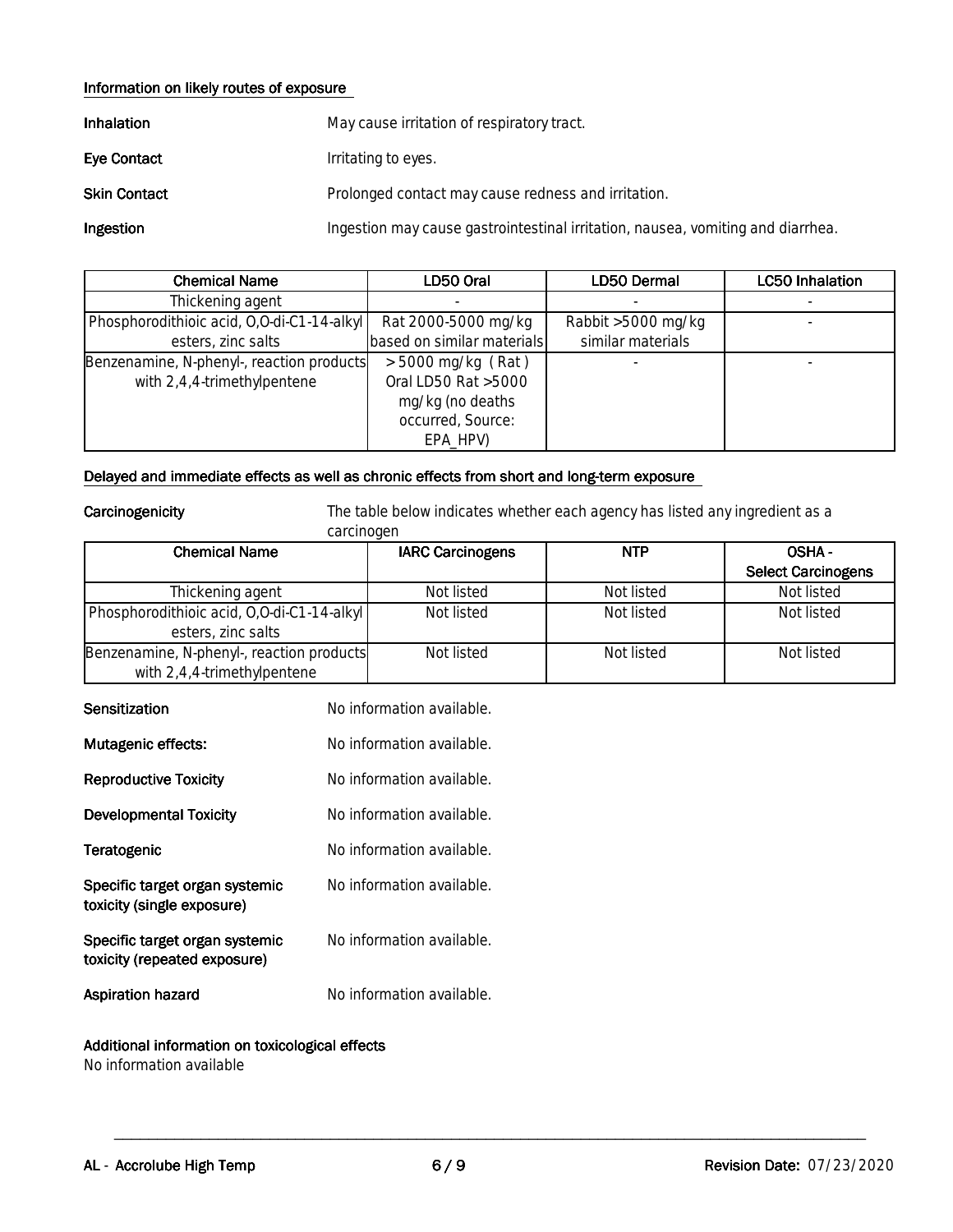# **12. ECOLOGICAL INFORMATION**

| <b>Chemical Name</b>                                                                        | <b>Toxicity to Fish</b>                                                                        | Daphnia Magna (Water                     | <b>Toxicity to Algae</b> |
|---------------------------------------------------------------------------------------------|------------------------------------------------------------------------------------------------|------------------------------------------|--------------------------|
|                                                                                             |                                                                                                | Flea)                                    |                          |
| Thickening agent                                                                            | No data                                                                                        | No data                                  | No data                  |
| Phosphorodithioic acid, 0,0-di-C1-14-alkyl 1.0 - 5.0: 96 h Pimephales<br>esters, zinc salts | promelas mg/L LC50<br>static 10.0 - 35.0: 96 h<br>Pimephales promelas<br>mg/L LC50 semi-static | I - 1.5: 48 h Daphnia<br>magna mg/L EC50 | No data                  |
| Benzenamine, N-phenyl-, reaction products<br>with $2,4,4$ -trimethylpentene                 | 100: 96 h Danio rerio<br>mg/L LC50 static                                                      | No data                                  | No data                  |

0.55% of the mixture consists of components(s) of unknown hazards to the aquatic environment

**Persistence and Degradability** No information available.

**Bioaccumulation** No information available.

| <b>Chemical Name</b>                                          | Octanol/water partition coefficient |
|---------------------------------------------------------------|-------------------------------------|
| Thickening agent                                              |                                     |
| Phosphorodithioic acid, 0,0-di-C1-14-alkyl esters, zinc salts |                                     |
| Benzenamine, N-phenyl-, reaction products with                |                                     |
| 2,4,4-trimethylpentene                                        |                                     |

**Mobility:** No data available

**Ozone:** No data available

### **13. DISPOSAL CONSIDERATIONS**

| Waste from residues/unused<br>products: | Waste disposal must be in accordance with appropriate Federal, State, and local<br>regulations. This product, if unaltered by use, may be disposed of by treatment at a<br>permitted facility or as advised by your local hazardous waste regulatory authority. |
|-----------------------------------------|-----------------------------------------------------------------------------------------------------------------------------------------------------------------------------------------------------------------------------------------------------------------|
| Contaminated packaging:                 | Do not re-use empty containers                                                                                                                                                                                                                                  |
| Methods for cleaning up:                | Soak up with inert absorbent material (e.g. sand, silica gel, acid binder, universal<br>binder, sawdust) Sweep up and shovel into suitable containers for disposal                                                                                              |

### **14.TRANSPORTINFORMATION**

| U. S. DEPARTMENT OF TRANSPORTATION: |               |  |
|-------------------------------------|---------------|--|
| Proper shipping name:               | Not regulated |  |
| TDG (CANADA):                       |               |  |
| Proper shipping name:               | Not regulated |  |
| IMDG/IMO:                           |               |  |
|                                     |               |  |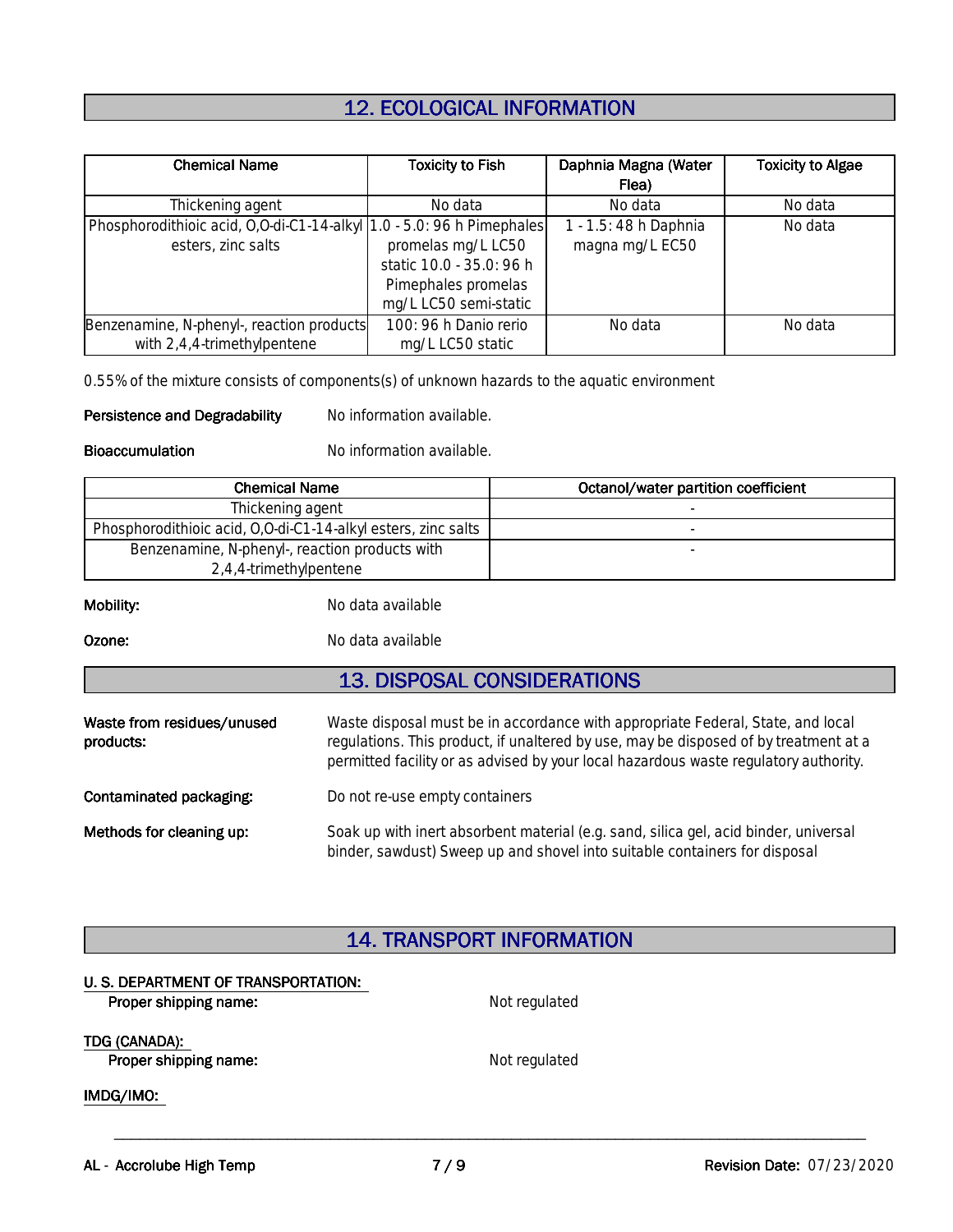**Proper shipping name:** Not regulated

#### **IATA/ICAO:**

**Proper shipping name:** Not regulated

# **15. REGULATORY INFORMATION**

**Federal Regulations** 

#### **CERCLA/SARAInformation:**

SARA (311, 312) hazard class: See GHS Classification in Section 2 for hazard class information.

| <b>Chemical Name</b>                                                     | <b>Hazardous Substances</b> | <b>Extremely Hazardous</b> | <b>SARA 313 Emission</b> |
|--------------------------------------------------------------------------|-----------------------------|----------------------------|--------------------------|
|                                                                          | and RQs                     | Substances and TPQs        | Reporting                |
| Thickening agent                                                         | Not listed                  | Not listed                 | Not listed               |
| Phosphorodithioic acid, 0,0-di-C1-14-alkyl<br>esters, zinc salts         | Not listed                  | Not listed                 | 1.0 %                    |
| Benzenamine, N-phenyl-, reaction products<br>with 2,4,4-trimethylpentene | Not listed                  | Not listed                 | Not listed               |

#### **CERCLA/SARA 313 Emission reporting:** 1.4 % Zinc compounds (EPA ID E649699)

#### **CleanAirandCleanWaterActs:**

| <b>Chemical Name</b>                                                        | <b>Hazardous Air</b><br><b>Pollutants</b> | <b>CWA - Hazardous</b><br><b>Substances</b> | <b>CWA - Toxic</b><br><b>Pollutants</b> | <b>CWA - Priority</b><br><b>Pollutants</b> |
|-----------------------------------------------------------------------------|-------------------------------------------|---------------------------------------------|-----------------------------------------|--------------------------------------------|
| Thickening agent                                                            | Not listed                                | Not listed                                  | Not listed                              | Not listed                                 |
| Phosphorodithioic acid,<br>O, O-di-C1-14-alkyl esters, zinc<br>salts        | Not listed                                | Not listed                                  | Listed                                  | Not listed                                 |
| Benzenamine, N-phenyl-, reaction<br>products with<br>2,4,4-trimethylpentene | Not listed                                | Not listed                                  | Not listed                              | Not listed                                 |

#### **U.S. STATE REGULATIONS (RTK):**

| <b>Chemical Name</b>       | California     | <b>PARTK</b>  | <b>MI Critical</b> | <b>NJRTK</b> | <b>MARTK</b> |
|----------------------------|----------------|---------------|--------------------|--------------|--------------|
|                            | Proposition 65 |               | <b>Materials</b>   |              |              |
| Thickening agent           | Not Listed     | Not Listed    | Not Listed         | Not Listed   | Not Listed   |
| Phosphorodithioic acid,    | Not Listed     | Environmental | $100$ lb           | 3012         | Not Listed   |
| O,O-di-C1-14-alkyl         |                | hazard        |                    |              |              |
| esters, zinc salts         |                |               |                    |              |              |
| Benzenamine,               | Not Listed     | Not Listed    | Not Listed         | Not Listed   | Not Listed   |
| N-phenyl-, reaction        |                |               |                    |              |              |
| products with              |                |               |                    |              |              |
| $ 2,4,4$ -trimethylpentene |                |               |                    |              |              |

California Proposition 65 Status: May contain trace amounts of listed chemicals: Silica, Napthalene

#### **CANADIAN REGULATIONS:**

|--|